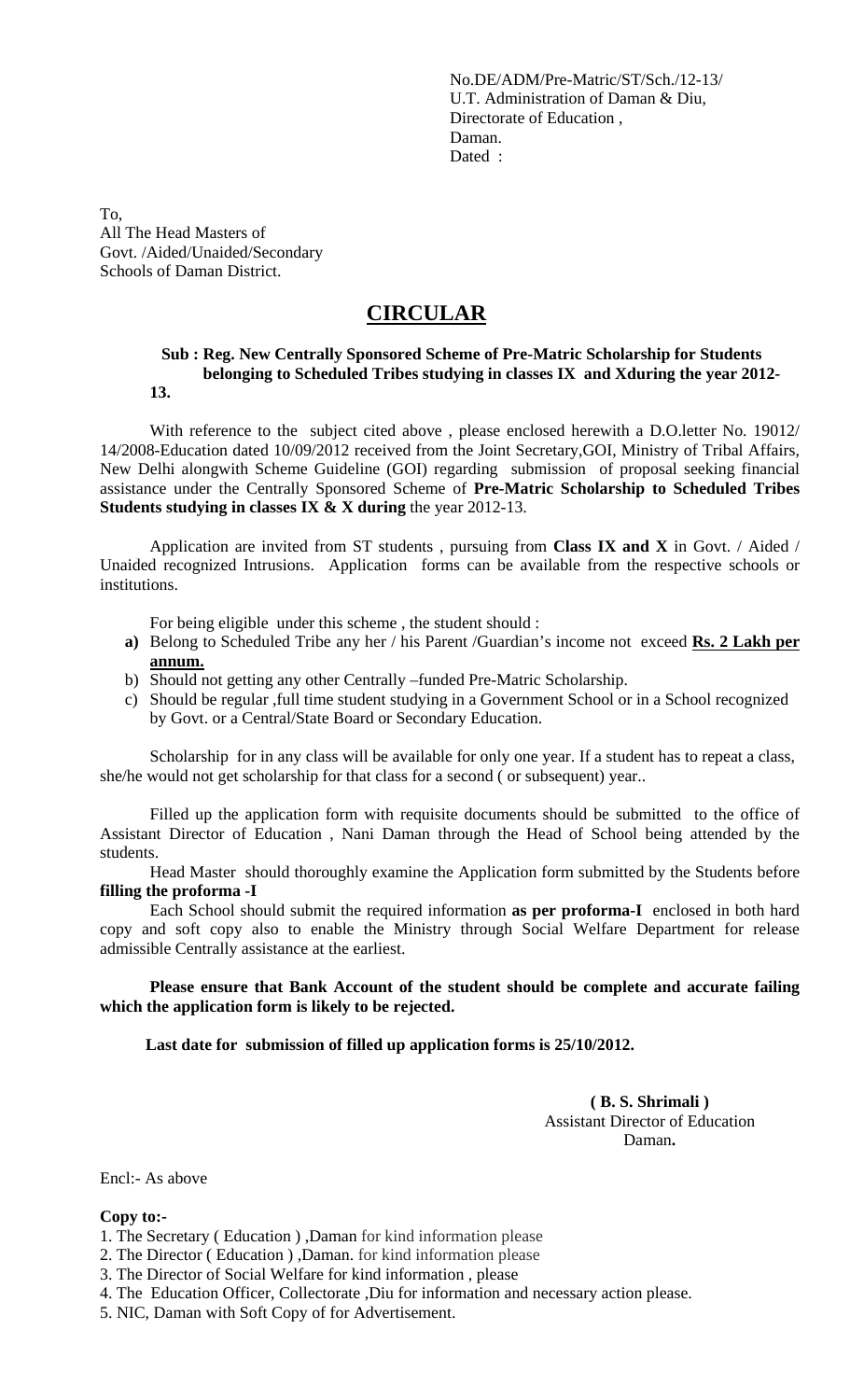#### PROFORMA –I

#### **FORMAT FOR PROVINDING DETAILS OF STUDENTS RECOMMENDED FOR AWARD OF PRE-MATRIC SCHOLARSHIP ONLY STANDARD IX & X OF SCHEDULED TRIBE STUDENTS. FOR THE YEAR 2012-13.**

**Name of the Institute /School : \_\_\_\_\_\_\_\_\_\_\_\_\_\_\_\_\_\_\_\_\_\_\_\_\_\_\_\_\_\_\_\_\_\_\_\_\_.**

| Sr.<br>No. | <b>Class</b> | Name of the<br><b>School</b> | Name of the<br>students | <b>Father's Name</b> | <b>Total</b><br><b>Annual</b><br><b>Income</b> | <b>Scheduled Tribe</b> |             | Name of the Bank | Name of the Bank<br><b>Account Holder</b> | <b>Bank Account</b><br><b>Number</b> |
|------------|--------------|------------------------------|-------------------------|----------------------|------------------------------------------------|------------------------|-------------|------------------|-------------------------------------------|--------------------------------------|
|            |              |                              |                         |                      |                                                | Boy                    | Girl        |                  |                                           |                                      |
|            | $\mathbf{I}$ | $\mathbf{III}$               | IV                      | $\mathbf{V}$         | <b>VI</b>                                      | VII                    | <b>VIII</b> | $\mathbf{IX}$    | $\mathbf{X}$                              | XI                                   |
|            |              |                              |                         |                      |                                                |                        |             |                  |                                           |                                      |
|            |              |                              |                         |                      |                                                |                        |             |                  |                                           |                                      |
|            |              |                              |                         |                      |                                                |                        |             |                  |                                           |                                      |
|            |              |                              |                         |                      |                                                |                        |             |                  |                                           |                                      |
|            |              |                              |                         |                      |                                                |                        |             |                  |                                           |                                      |
|            |              |                              |                         |                      |                                                |                        |             |                  |                                           |                                      |
|            |              |                              |                         |                      |                                                |                        |             |                  |                                           |                                      |
|            |              |                              |                         |                      |                                                |                        |             |                  |                                           |                                      |
|            |              |                              |                         |                      |                                                |                        |             |                  |                                           |                                      |
|            |              |                              |                         |                      |                                                |                        |             |                  |                                           |                                      |
|            |              |                              |                         |                      |                                                |                        |             |                  |                                           |                                      |

Signature of Head of Institute.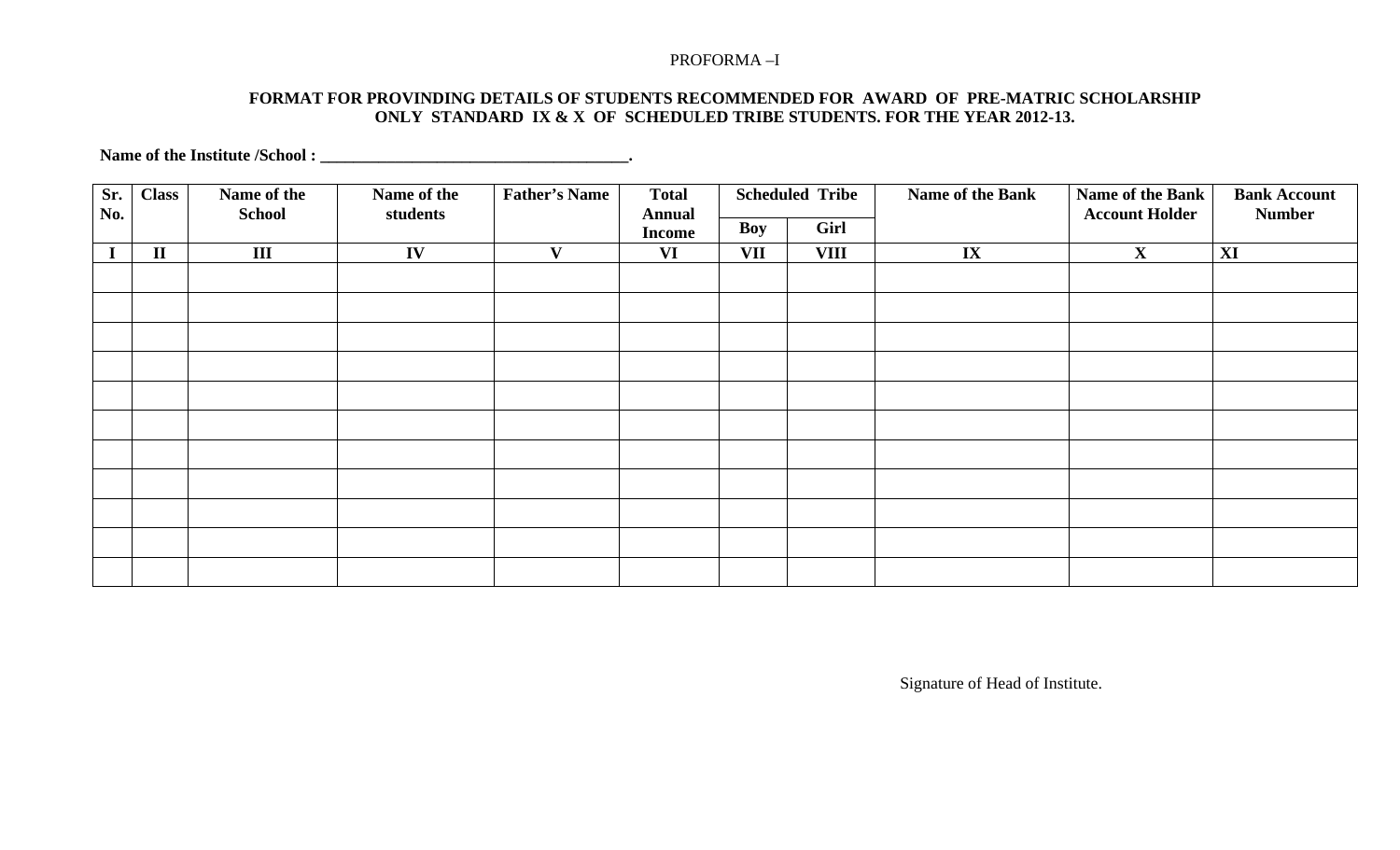### **DIRECTORATE OF EDUCATION DAMAN & DIU APPLICATION FORM FOR THE PRE-MATRIC SCHOLARSHIP OF SCHEDULED TRIBE STUDENT FOR STD: IX AND X**

| $\mathbf{1}$ | Name in full<br>(In Block Letters)<br><b>Class-Section</b>                                                                    |                                                                                                                       |  |  |
|--------------|-------------------------------------------------------------------------------------------------------------------------------|-----------------------------------------------------------------------------------------------------------------------|--|--|
| 2            | Father's / Mother's Name                                                                                                      |                                                                                                                       |  |  |
| 3            | Nationality                                                                                                                   |                                                                                                                       |  |  |
| 4            | Caste                                                                                                                         |                                                                                                                       |  |  |
|              | Copy of Certificate in use of ST<br>Address:-                                                                                 |                                                                                                                       |  |  |
| 5            | State where permanently settled                                                                                               |                                                                                                                       |  |  |
| 6            | (IV) Total annual Income from all sources of<br>the family including your own in the<br>preceding year ending March $-2012$ . | : (a)Father's/Guardian's<br><b>Annual Income</b>                                                                      |  |  |
| 7            | Copy of Proof of Income in Case Staying with<br>Guardian                                                                      | the control of the control of the control of the control of the control of the control of                             |  |  |
|              |                                                                                                                               | Signature of Parents                                                                                                  |  |  |
| 8            | <b>Details</b><br>of Bank<br>Account of<br>the<br><b>Student/Parents</b><br>I) Name of the payee (as in the bank accounts)    | <u> 1989 - Johann Barn, mars and de Branch Barn, mars and de Branch Barn, mars and de Branch Barn, mars and de Br</u> |  |  |
|              |                                                                                                                               |                                                                                                                       |  |  |
|              | II) Name of the Bank<br>III) Bank Branch (Full Address)                                                                       |                                                                                                                       |  |  |
|              |                                                                                                                               |                                                                                                                       |  |  |
|              | IV) Branch Code Number                                                                                                        |                                                                                                                       |  |  |
|              |                                                                                                                               |                                                                                                                       |  |  |
|              | vi) Type of Bank Account                                                                                                      | Saving / Current                                                                                                      |  |  |
|              | vii) MICR code of the Bank                                                                                                    | <u> 1980 - Jan James James Barbara, martxa eta bat zen arteko hamarkada (h. 1980).</u>                                |  |  |
|              | viii) Mode of Electronic transfer available in the Bank<br>ECA/RTGS/NEFT/CBS/Code Number (if any)                             |                                                                                                                       |  |  |

**Note** –please enclose the true- copy of last year result for Std : **VIII & IX.**

 HM (PP) Round seal Govt/Aided/Unaided Pry /Middle/High/Higher Secondary School